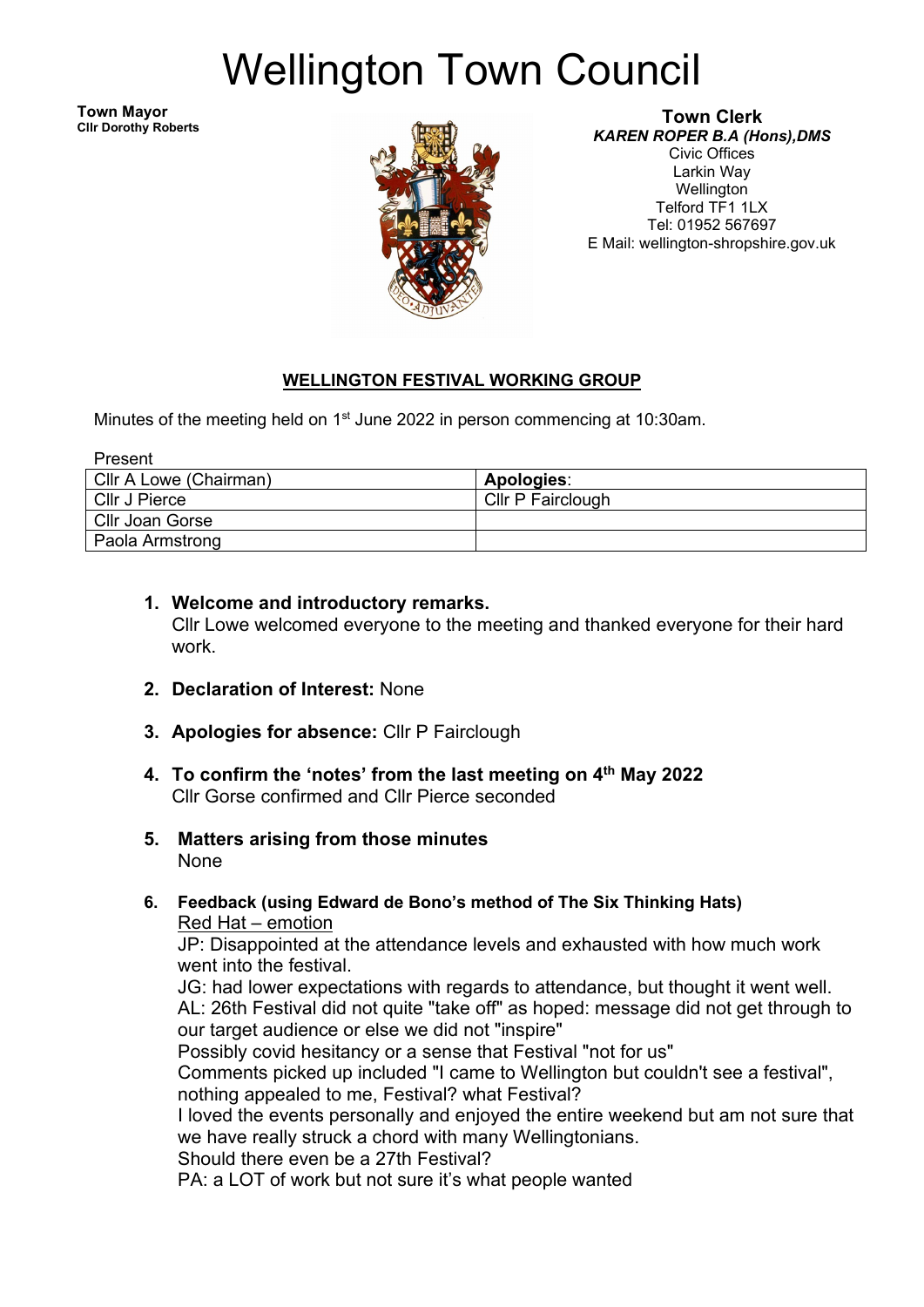White Hat - Facts and Figures

The facts and figures were discussed. Apart from a fantastic attendance of about 250+ at Godspell, most events were not very well attended.

PA: The festival came in under budget.

Over 1,000 emails were received and over 1,000 sent.

PA dealt with over 100 different people and attended 60 meetings/site visits etc Marketing – appeared in Shropshire Star 3 times, on Radio Shropshire 5 times and many social media posts, live streams, on WTC website/FB and LW Over 60+ hours of overtime required of officer time

AL: 200+ at Godspell 18 at 4pm Bee Talk Full house at 1st Calligraphy Meet The Authors seemed well attended 40+ at Lesley Smith Considering the poor visibility, good attendance at top of Wrekin for the pigs

Yellow hat - what went well

JP: Godspell was the hit of the festival. Brought community together, well attended. What a festival is all about. Would like to replicate this type of event. Poems and Pints – very enjoyable. The team were well organised and worked well together. Everyone was reliable and committed to the long weekend. Felt we ticked every box. Lesley Smith was fantastic – especially as she'd had an eye op. The rebranding of the festival really worked well. To get it under budget – we did very well.

## JG

Really enjoyed Calligraphy workshop and Human Library.

Wrekin Rowers – excellent event and the format couldn't have been better. Events in the square (Rick Cosco) was really great.

Things like the Art Exhibition – was very good (especially as someone else organised it).

Same as JP – well organised and all did as we should have done, all got on with each other and worked well.

## AL

Enhanced sense of "place" and "our town" All events were centrally located Good advanced coverage via TIOW and the 3-fold distribution in Market Sq and outside Morisons Radio Shropshire pushed Godspell Weather good Mayor very visible Godspell was a triumph and a community event Meet The Author seemed to go very well Brass Band and Rick Cosco brought a buzz to town Planning and RA were faultless Marketing was well prepared and not producing a costly festival specific brochure seemed a good idea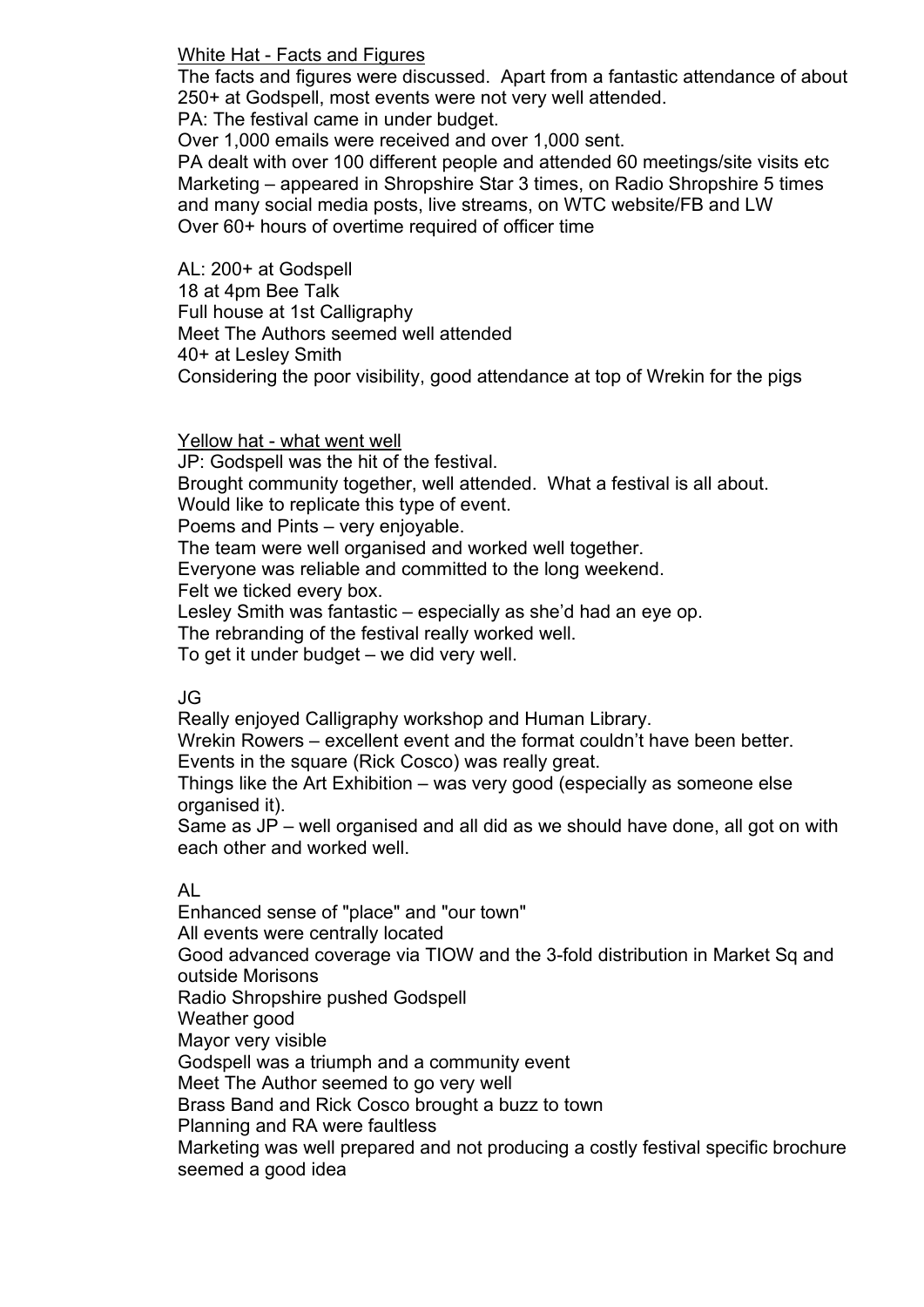### PA

Planning started in August and it was well structured.

We met our objective (that was set in Aug/Sept).

Communication between team members was very good.

Festival team members pitching in.

New ideas were well received and there was enthusiasm to try new things, whilst keeping some of the old favourites.

The events in the square were a great visual and people loved it.

Wellington residents were asked what they wanted.

Logo design (got there in the end) was fantastic.

All promotional material looked very striking.

The marketing was exceptional – stories in the local paper, great PR, flyer,

website and magazine content was excellent etc (so very well advertised).

Great communications with all acts, venues etc

The events that took place were all excellent and enjoyed by those who attended – have had positive feedback.

Black Hat - things that didn't go too well

JP

We're a very small group.

Not happy with lack of involvement from other Cllrs. Too much for the small team of hosts.

## JG

Do we want to go ahead with the next festival? Over extended ourselves with this program (too many events) Too many events on at the same time If something appeals to a small group of people, is it what we should be including in the festival? Program of events at The Orbit No big name

## AP

Unticketed events sow confusion and doubt Free events are counter-intuitive Different locations around town mean that people may ask "well, where is this Festival then?" Arts, culture, literature, music: that's not for me! Wellington is not "my place" (view held by residents of Shawbirch and sadly by many from wards in Wellington centre too who go out of town to shop and spend) The Orbit? Where's that? Wrekin College? Where's that? The Belfrey? Where's that? COLDS? Where's that? At least most folk know where the library is and Market Square!

## PA

Not what people wanted Too many events Not enough involvement from other people (hosts or attendees) Too much of officer time and resource Too much work put on the Cllrs of festival team